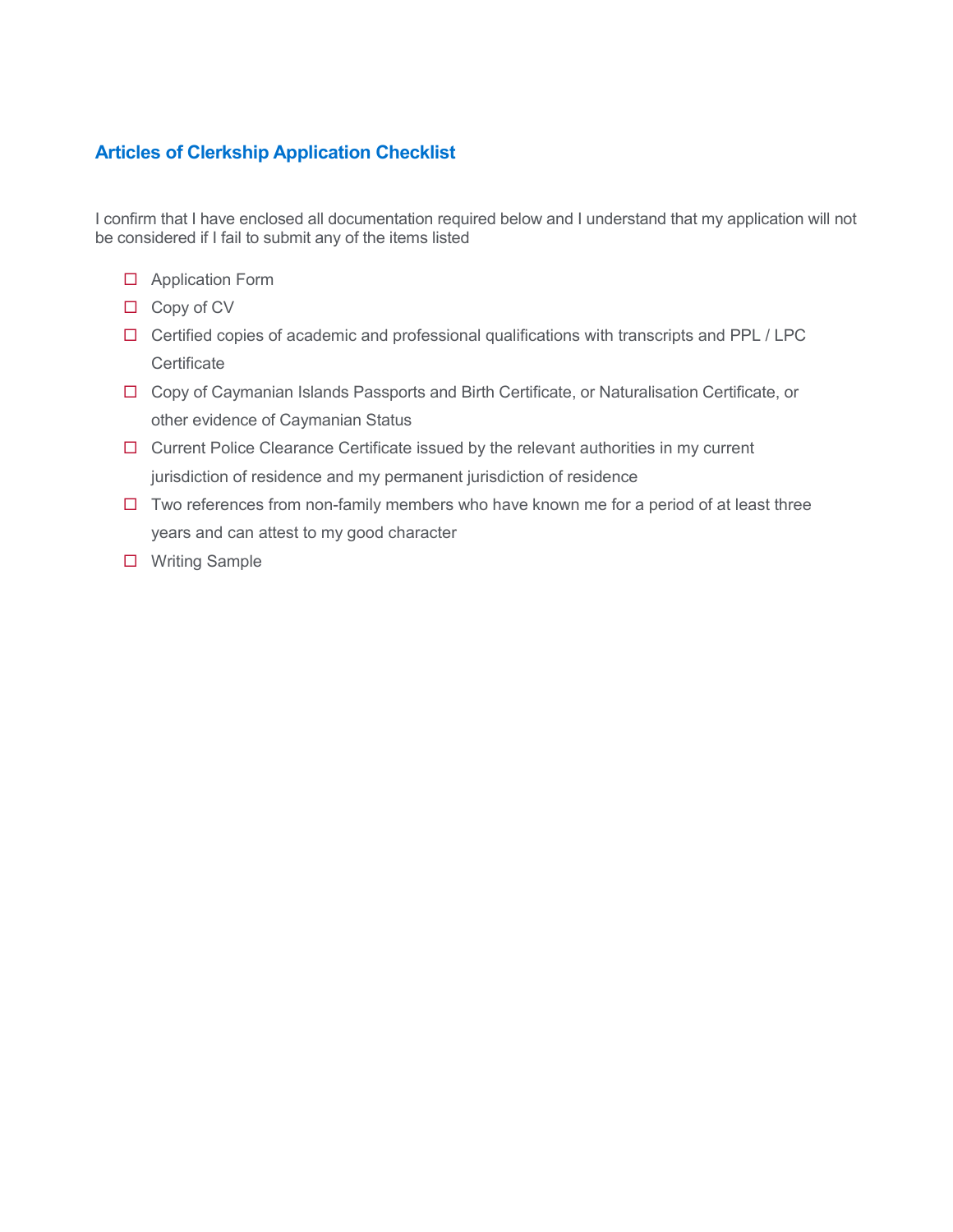# **Articles of Clerkship Application**

**Application Date:** / /

# **Applicant Details**

| <b>Contact Information</b>                                       |                                                                                     |                                |               |                     |  |
|------------------------------------------------------------------|-------------------------------------------------------------------------------------|--------------------------------|---------------|---------------------|--|
| <b>Title</b>                                                     |                                                                                     |                                |               |                     |  |
| Full name                                                        |                                                                                     |                                |               |                     |  |
| Email address                                                    |                                                                                     |                                |               |                     |  |
| Mailing address                                                  |                                                                                     |                                |               |                     |  |
|                                                                  |                                                                                     |                                |               |                     |  |
|                                                                  |                                                                                     |                                |               |                     |  |
| Phone number                                                     |                                                                                     |                                |               |                     |  |
| <b>General Information</b>                                       |                                                                                     |                                |               |                     |  |
| Date of birth (DD/MM/YYYY)                                       |                                                                                     |                                |               |                     |  |
| Place of birth                                                   |                                                                                     |                                |               |                     |  |
| Nationality                                                      |                                                                                     |                                |               |                     |  |
| Gender                                                           | Male $\square$                                                                      | Female $\square$               |               |                     |  |
| <b>Marital Status</b>                                            | Single $\square$                                                                    | Married $\square$              |               | Civil Partnership □ |  |
| <b>Family information</b>                                        |                                                                                     |                                |               |                     |  |
| Name of Spouse/Partner (if any)                                  |                                                                                     |                                |               |                     |  |
| Spouse/Partner's occupation                                      |                                                                                     |                                |               |                     |  |
| Parents' names                                                   |                                                                                     |                                |               |                     |  |
| Parents' occupations                                             |                                                                                     |                                |               |                     |  |
| Name(s) and age(s) of children (if any)                          |                                                                                     |                                |               |                     |  |
| Name                                                             |                                                                                     |                                |               | Age                 |  |
|                                                                  |                                                                                     |                                |               |                     |  |
|                                                                  |                                                                                     |                                |               |                     |  |
|                                                                  |                                                                                     |                                |               |                     |  |
|                                                                  |                                                                                     |                                |               |                     |  |
| <b>Application Information</b>                                   |                                                                                     |                                |               |                     |  |
| Have you previously applied to Maples Group for any position of  |                                                                                     |                                | Yes $\Box$    | No <sub>1</sub>     |  |
| programme?                                                       |                                                                                     |                                |               |                     |  |
| If yes, please include details below                             |                                                                                     |                                |               |                     |  |
| Position and/or programme applied to                             |                                                                                     |                                |               | Date                |  |
|                                                                  |                                                                                     |                                |               |                     |  |
|                                                                  |                                                                                     |                                |               |                     |  |
| Are you or any of your close contacts affiliated with the Maples |                                                                                     |                                | Yes $\square$ | No <sub>1</sub>     |  |
| Group in any way?<br>Please detail below                         |                                                                                     |                                |               |                     |  |
|                                                                  |                                                                                     |                                |               |                     |  |
|                                                                  |                                                                                     |                                |               |                     |  |
|                                                                  |                                                                                     |                                |               |                     |  |
| Social Media □                                                   | How did you hear about the Maples Group Articles of Clerkship programme?<br>Radio □ |                                |               |                     |  |
|                                                                  | Website $\square$                                                                   | Newspaper □<br>Friend/Family □ |               |                     |  |
| Google Search □                                                  |                                                                                     |                                |               |                     |  |
| Other (if other, please list)                                    |                                                                                     |                                |               |                     |  |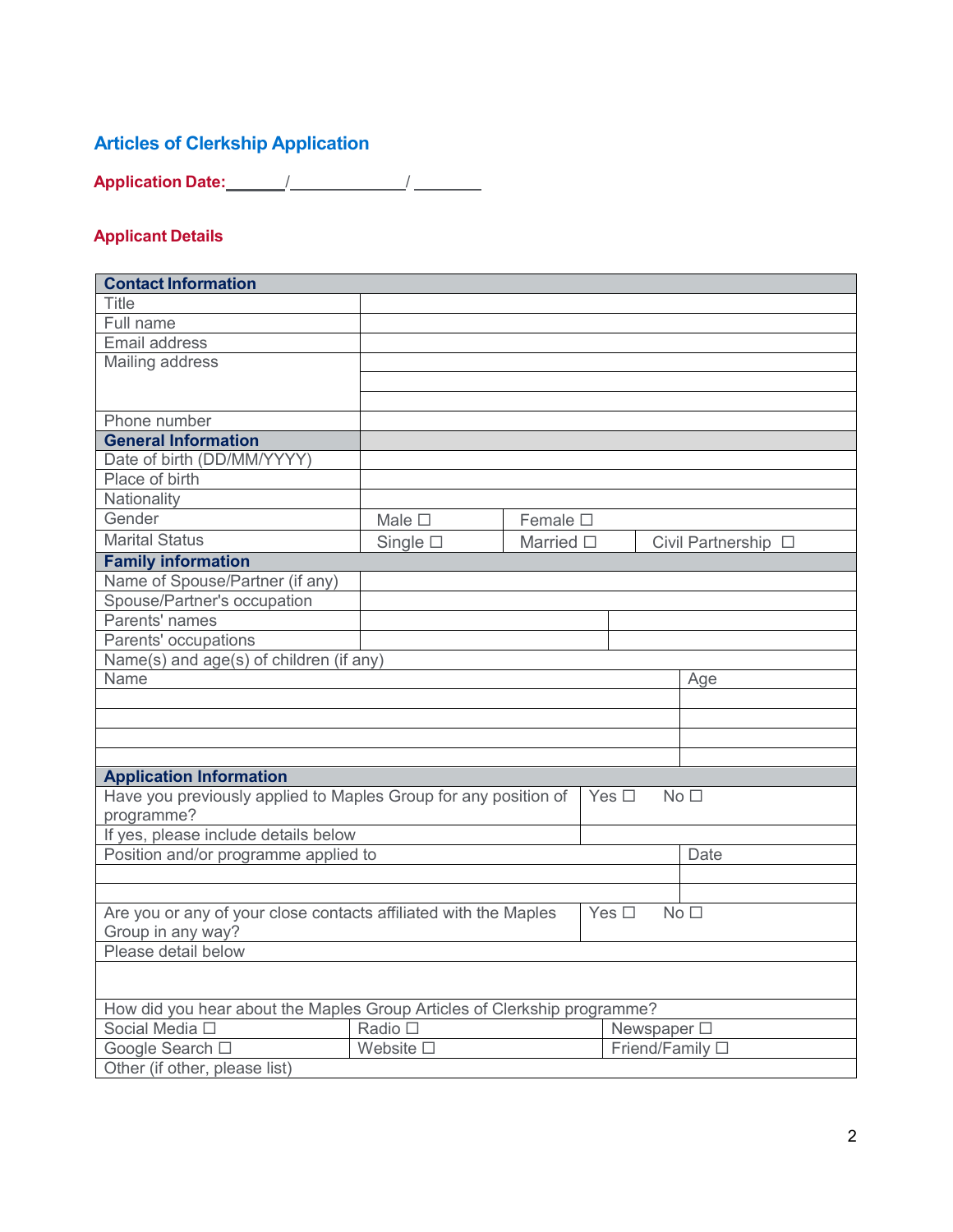## **Applicant Details continued**

|                                                                                                      | <b>Educational Record - Undergraduate Courses</b> |                |       |                  |  |  |  |  |
|------------------------------------------------------------------------------------------------------|---------------------------------------------------|----------------|-------|------------------|--|--|--|--|
| Name of Institution                                                                                  | Degree(s)/Certificate(s)                          |                | Year  | Grade(s)/Honours |  |  |  |  |
|                                                                                                      |                                                   |                |       |                  |  |  |  |  |
|                                                                                                      |                                                   |                |       |                  |  |  |  |  |
|                                                                                                      |                                                   |                |       |                  |  |  |  |  |
|                                                                                                      |                                                   |                |       |                  |  |  |  |  |
|                                                                                                      |                                                   |                |       |                  |  |  |  |  |
| <b>Educational Record - Postgraduate Courses</b>                                                     |                                                   |                |       |                  |  |  |  |  |
| Name of Institution                                                                                  |                                                   | From (MM/YYYY) |       | To (MM/YYYY)     |  |  |  |  |
|                                                                                                      |                                                   |                |       |                  |  |  |  |  |
|                                                                                                      |                                                   |                |       |                  |  |  |  |  |
| <b>Course Title</b>                                                                                  |                                                   | <b>Type</b>    |       | Grade            |  |  |  |  |
|                                                                                                      |                                                   |                |       |                  |  |  |  |  |
| Please list any relevant information about your undergraduate and postgraduate degrees               |                                                   |                |       |                  |  |  |  |  |
|                                                                                                      |                                                   |                |       |                  |  |  |  |  |
|                                                                                                      |                                                   |                |       |                  |  |  |  |  |
|                                                                                                      |                                                   |                |       |                  |  |  |  |  |
|                                                                                                      |                                                   |                |       |                  |  |  |  |  |
|                                                                                                      |                                                   |                |       |                  |  |  |  |  |
|                                                                                                      |                                                   |                |       |                  |  |  |  |  |
| <b>Professional Course Examinations</b>                                                              |                                                   |                |       |                  |  |  |  |  |
| Course title/Elective                                                                                |                                                   |                | Grade | Date (MM/YYYY)   |  |  |  |  |
|                                                                                                      |                                                   |                |       |                  |  |  |  |  |
|                                                                                                      |                                                   |                |       |                  |  |  |  |  |
|                                                                                                      |                                                   |                |       |                  |  |  |  |  |
|                                                                                                      |                                                   |                |       |                  |  |  |  |  |
|                                                                                                      |                                                   |                |       |                  |  |  |  |  |
|                                                                                                      |                                                   |                |       |                  |  |  |  |  |
|                                                                                                      |                                                   |                |       |                  |  |  |  |  |
|                                                                                                      |                                                   |                |       |                  |  |  |  |  |
|                                                                                                      |                                                   |                |       |                  |  |  |  |  |
|                                                                                                      |                                                   |                |       |                  |  |  |  |  |
|                                                                                                      |                                                   |                |       |                  |  |  |  |  |
| <b>Education continued</b>                                                                           |                                                   |                |       |                  |  |  |  |  |
| Are there any important mitigating reasons why you feel that the exam results you have listed do not |                                                   |                |       |                  |  |  |  |  |
| fully reflect your abilities? If yes, please give details.                                           |                                                   |                |       |                  |  |  |  |  |
|                                                                                                      |                                                   |                |       |                  |  |  |  |  |
|                                                                                                      |                                                   |                |       |                  |  |  |  |  |
|                                                                                                      |                                                   |                |       |                  |  |  |  |  |
|                                                                                                      |                                                   |                |       |                  |  |  |  |  |
|                                                                                                      |                                                   |                |       |                  |  |  |  |  |
|                                                                                                      |                                                   |                |       |                  |  |  |  |  |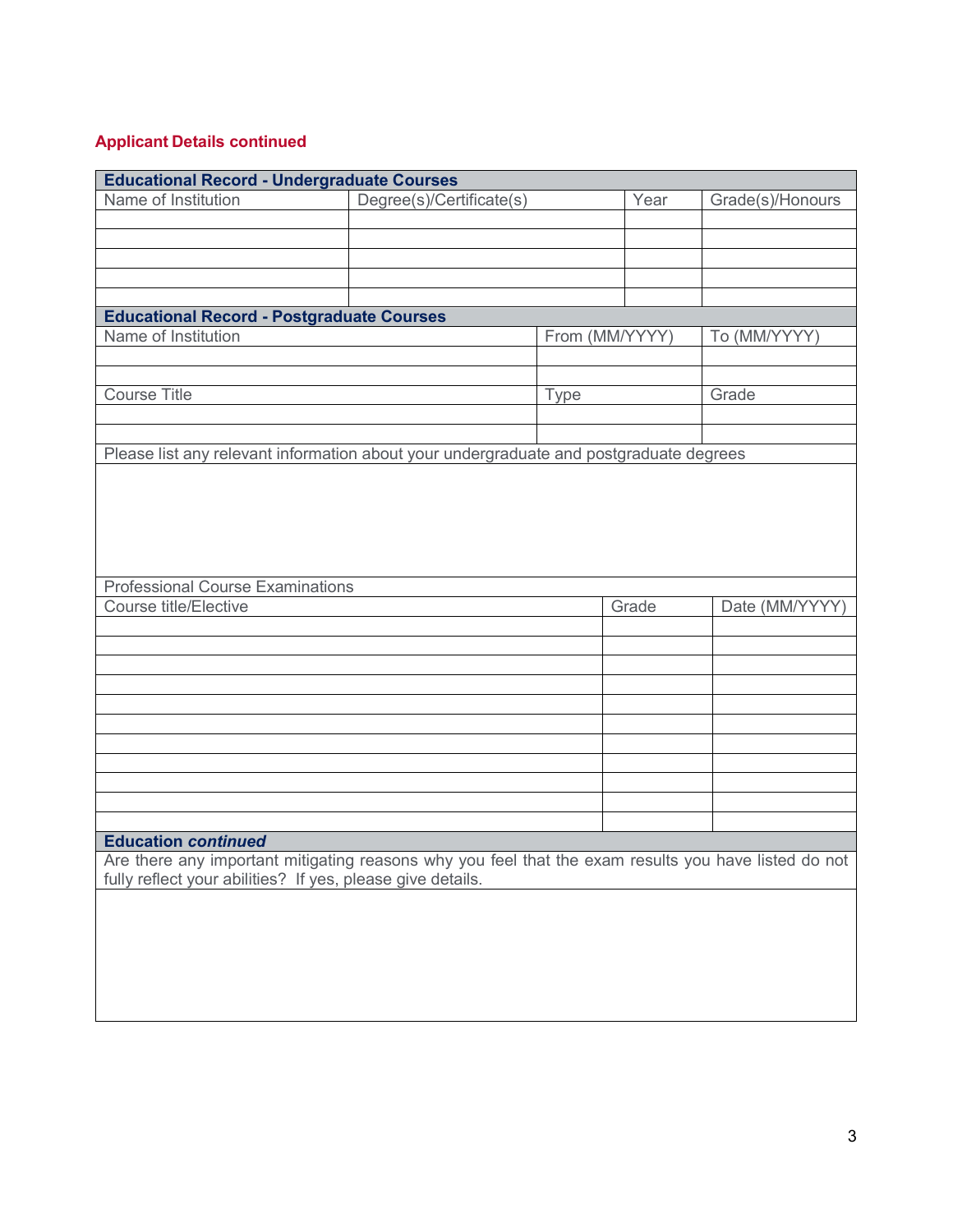| <b>Work History</b>                                                             |                        |                      |  |  |  |  |
|---------------------------------------------------------------------------------|------------------------|----------------------|--|--|--|--|
| Name of Employer                                                                | Job Title/Role         | Period of Employment |  |  |  |  |
|                                                                                 |                        |                      |  |  |  |  |
|                                                                                 |                        |                      |  |  |  |  |
|                                                                                 |                        |                      |  |  |  |  |
|                                                                                 |                        |                      |  |  |  |  |
|                                                                                 |                        |                      |  |  |  |  |
| References (Set out below two referees, one of whom must be a university tutor) |                        |                      |  |  |  |  |
| Name                                                                            | <b>Mailing Address</b> |                      |  |  |  |  |
| 1)                                                                              |                        |                      |  |  |  |  |
|                                                                                 |                        |                      |  |  |  |  |
|                                                                                 |                        |                      |  |  |  |  |
|                                                                                 |                        |                      |  |  |  |  |
| 2)                                                                              |                        |                      |  |  |  |  |
|                                                                                 |                        |                      |  |  |  |  |
|                                                                                 |                        |                      |  |  |  |  |
|                                                                                 |                        |                      |  |  |  |  |

#### **Personal Statement**

Outline what attributes or characteristics you will bring to Maples Group Articles of Clerkship programme in Cayman. Please also explain your reasons for choosing a career in law and what aspects of law you most enjoy.